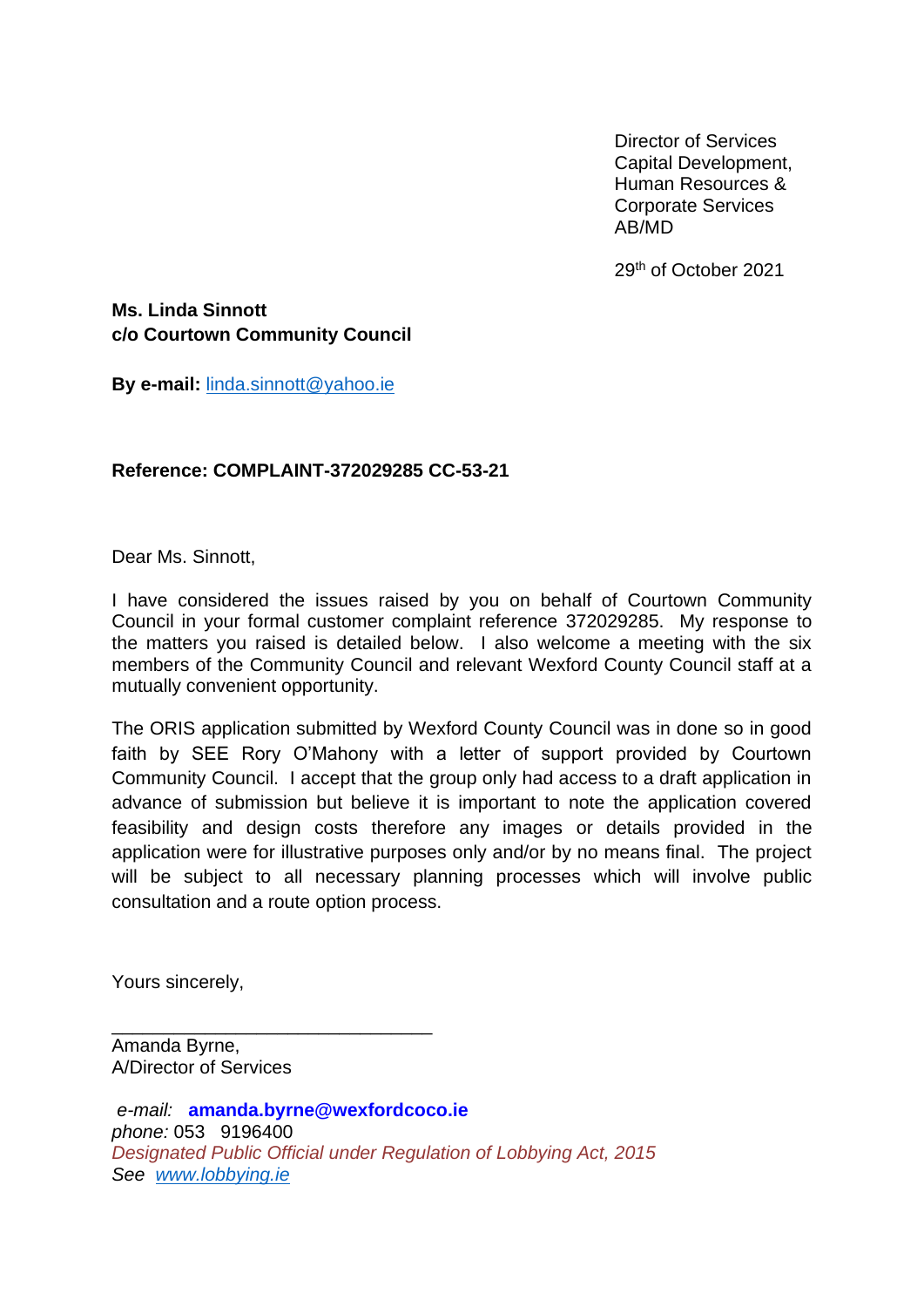## **Reference: COMPLAINT-372029285**

| Name:                           | Linda Sinnott c/o Courtown Community Council |
|---------------------------------|----------------------------------------------|
| Email:                          | linda.sinnott@yahoo.ie                       |
| Phone Number(s):                | +353868662061 +353868662061                  |
| Section:                        | Community                                    |
| Person(s) previously contacted: | Tom Enright, Amanda Byrne, Rory O'Mahony     |

**Complaint / Comment:** 17th October 2021

Dear Mr. Enright,

Courtown Community Council is a local registered charity representing the residents of the Courtown, Riverchapel and Ardamine areas. Each of our six Board Members are Trustees of the Charity. As per our Constitution ratified at our AGM in September 2020, the main objective of Courtown Community

Council is to:

'involve the people of Courtown/Riverchapel and its environs in the promotion of the recreational, environmental, educational, cultural and economic welfare of the whole community. Courtown Community Council undertake to investigate and carry out to the best of their ability the ways and means of developing and protecting our environment in such a way as to provide a healthy and sustainable local amenity for both the people who live here and those who come to visit.'

Our Charitable Purposes include representing 'every member of the community and the community as a whole in dealing with local government, statutory bodies and other agencies in seeking assistance in the promotion of the common good'.

On that basis, we wish to make the following formal complaint against Wexford County Council on behalf of the people of Courtown/Riverchapel and surrounding areas:

That the ORIS funding application submitted in July 2021 for a feasibility study for a cycling/pedestrian footpath and bridge through Courtown Woods and particularly in the vicinity of 2 Protected Structures, namely The Gate Lodge and Ballinatray Bridge and 1 Registered National Monument, the High Cross of Kilbride, was submitted without adequate community consultation and under false pretenses. Wexford County Council invited Courtown Community Council to be the nominated Community Group on the application form. However, we did not see the completed application form including attachments until after the application was submitted. Once CCC had the opportunity to review the full application, we formally withdrew our support for this application. Further issues surrounding the ORIS funding application include:

• the lack of any consultation with local stakeholders.

• the non-disclosure of attachments including photos of the types of bridges being considered.

• the non-disclosure of changes in management and reporting duties of Courtown Community Council with regard to the Walking Trails in Courtown Woods until after the submission of the application.

• details within the application of cycling paths and flood lighting which are both highly inappropriate and possibly prohibited given the heritage and environmental protections in place in this part of Courtown Woods. Staff from Wexford County Council have stated on numerous occasions in the local press and on local radio that Courtown Woods is protected by a Section 38 agreement, zoning conditions under the Local Area Plan and environmental protections.

Consequently, we request that the funding awarded under this ORIS application is not dispensed pending a full and transparent consultation with Courtown Community Council.

We look forward to hearing from you and request a meaningful consultation process with Courtown Community Council is imperative to moving forward on this issue.

Yours sincerely,

Linda Sinnott Courtown Community Council RCN 20043414